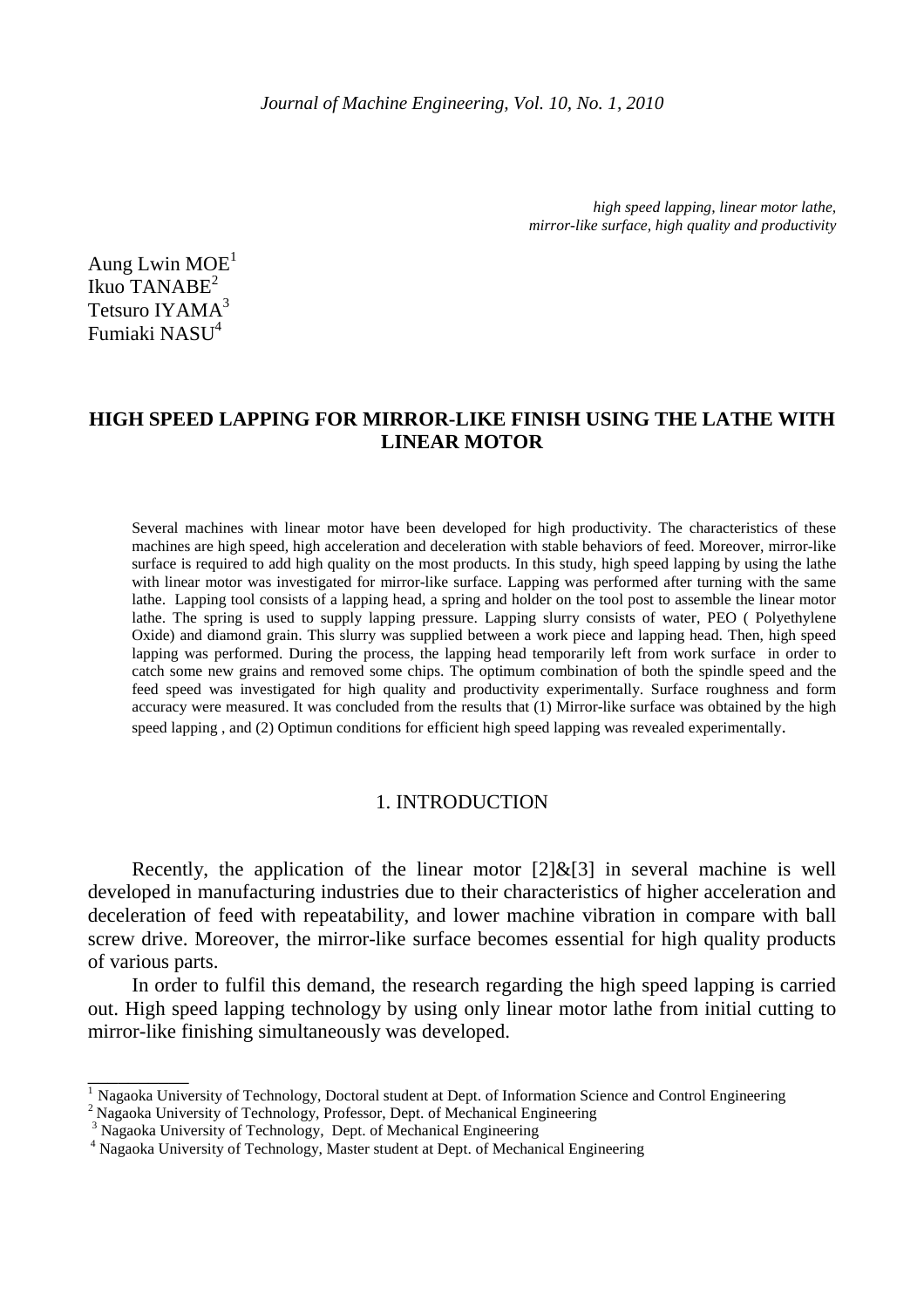In concretely, new lapping tool and lapping slurry applicable for the lathe were developed. The governing factors of the high speed lapping processing were investigated with developed lapping system. Then, the surface roughness improvement and geometrical form accuracy were measured. Finally, high speed lapping algorithm for mirror-like surface on cylindrical outer surface using the lathe with linear motor was revealed experimentally.

## 2. DEVELOPMENT OF LAPPING SYSTEM TO ASSEMBLE WITH LATHE

#### 2.1. DEVELOPMENT OF LAPPING TOOL

The developed lapping tool is shown in Fig. 1. Lapping tool consists of lapping head, soft long coil spring for generation of lapping pressure and holder to be fitted on the tool post. This tool can be produced with extremely low cost and short time. In order to suppress the chatter vibration, cubic shape lapping head was used. Moreover flat nature of lapping tip can catch and control the grains efficiently for the high speed cylindrical surface lapping. During the lapping process, the lapping head required to maintain the diamond grains strongly to produce the random cutting edge for cutting work surface. Therefore, polypropylene was selected as lapping head material among the various materials such as nylon, felt, wood, copper, steel and etc., for long time and high precision lapping. The process was controlled by the lapping pressure supplied from spring force to the contact area between the lapping head and the work surface. With this arrangement, the lapping pressure could be managed easily. The soft 62 mm long coil spring with spring constant of 1.09 N/mm was used for generate lapping pressure.



Fig. 1. Schematic view of a lapping tool for mirror-like surface using the lathe with linear motor

### 2.2. DEVELOPMENT OF LAPPING SLURRY

If the commercially available lapping slurry was used in this cylindrical outer surface lapping, the grain density variation would occur inside the slurry due to spindle rotation.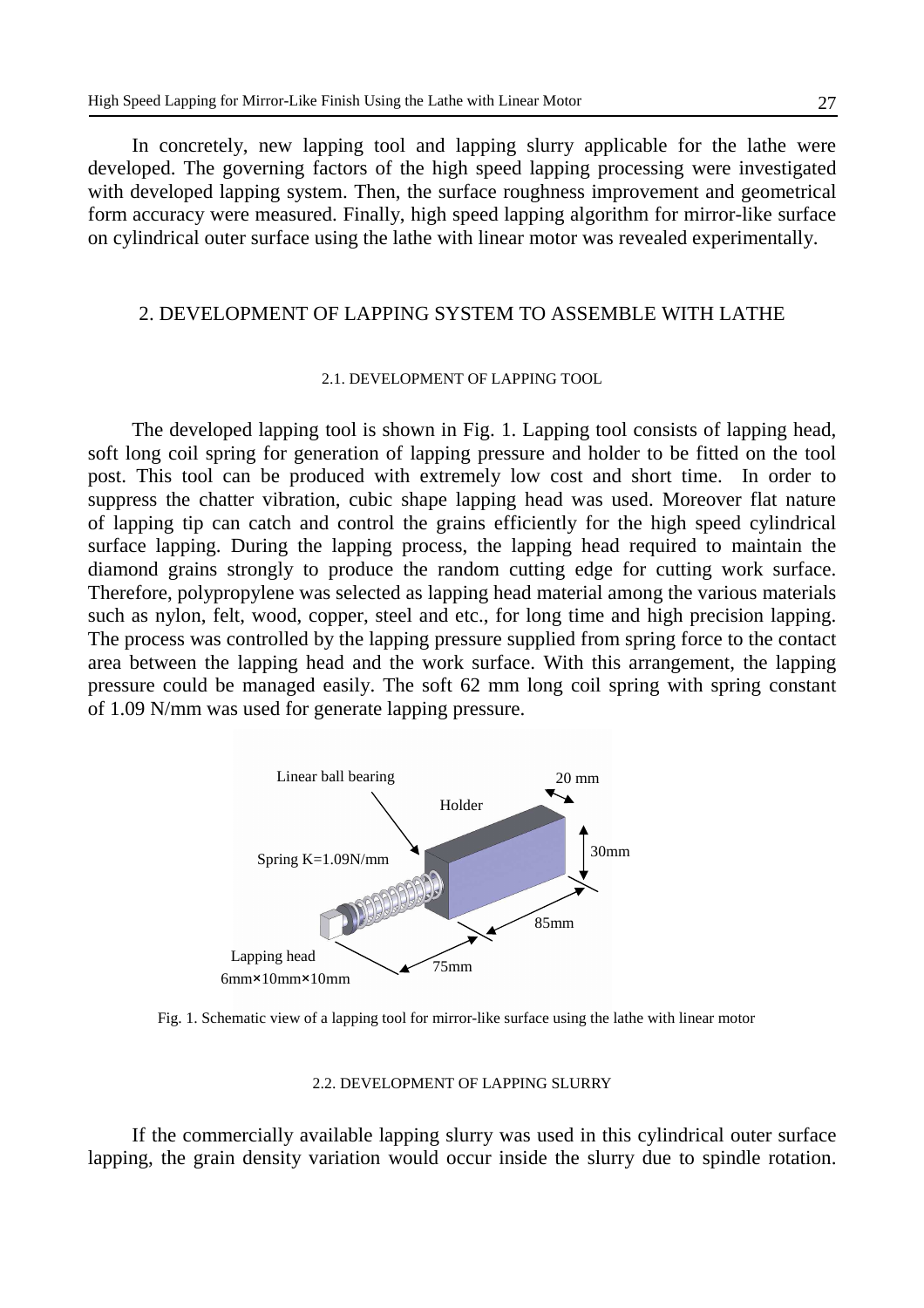Although the same lapping condition was used, it was difficult to obtain the mirror like surface. Considering from several factors, it is required to ensure that surface roughness, brightness and condition of the mirror-like surface need to be uniform. Up to this point, the new lapping slurry applicable for lathe is required. Therefore, the new lapping slurry from another recent study [1] was applied. Table 1 shows the specifications of the lapping slurry used. This slurry is the mixture of diamond grains 4 wt% concentration embedded into the water base solution made of 2.0 wt% of PEO (Polyethylene Oxide). Then, the condition of lapping slurry with different spindle speed on the linear motor lathe was investigated. In this experiment, bigger size alumina powder #220 with similar concentration was used instead of diamond. To dye alumina powder into green, permanent marker was used. Diamond grains which will use in actual lapping processing are #400~500, #1200 and, #2500 respectively. Ideally, if the aluminum grains neither drop nor scatter, the diamond grains actually used would also be applicable. The experimental results of conditions of the lapping slurry with different spindle speed were shown in Fig. 2. Lapping slurry dropped from work piece at spindle stop. However the spindle rotation was in the range between  $20~700$  min<sup>-1</sup>, the lapping slurry well attained the condition without dropping and scattering. Moreover grain distribution inside the lapping slurry was stabled between this range regardless of the effect of both centrifugal and gravitational force. Therefore, the diamond grain (#400~500, #1200, #2500) inside the lapping slurry supplied on the work piece could also maintained uniform even the spindle speed was varying between  $20~\text{--}700 \text{ min}^{-1}$ .

| Mixture ratio of solvent           |   |    | Water: $PEO = 98 : 2 wt\%$ |     |  |                    |          |                    |          |
|------------------------------------|---|----|----------------------------|-----|--|--------------------|----------|--------------------|----------|
| Viscosity                          |   |    | 158 Pa. s (at 0.1 rps)     |     |  |                    |          |                    |          |
| Shearing stress                    |   |    | 15.8 Pa (at 0.1 rps)       |     |  |                    |          |                    |          |
| Size of diamond                    |   |    | #400~500                   |     |  | #1200              |          | #2500              |          |
| Concentration of diamond in slurry |   |    | $4.0 \text{ wt\%}$         |     |  | $4.0 \text{ wt\%}$ |          | $4.0 \text{ wt\%}$ |          |
|                                    |   |    |                            |     |  |                    |          |                    |          |
| Scatter of Slurry                  | ∩ | ∩  | ∩                          | ∩   |  | $\times$           | $\times$ | ×                  | $\times$ |
| Uneven of Grain                    | Ω | ◯  | Ω                          | ∩   |  | ∩                  | Ω        | X                  | ×        |
| Drop of slurry                     |   | ∩  | ◯                          | ∩   |  | ∩                  | ∩        | ∩                  |          |
| Spindle revolution( $min^{-1}$ )   |   | 20 | 300                        | 700 |  | 710                | 800      | 820                | 1000     |

|  | Table 1 Specifications of lapping slurry |  |  |  |
|--|------------------------------------------|--|--|--|
|--|------------------------------------------|--|--|--|

Fig. 2. Conditions of lapping slurry during revolution of spindle on the lathe

#### 2.3. DELOPMENT OF LAPPING METHOD AND LINEAR MOTOR LATHE USED IN THE EXPERIMENT

 The specifications of the linear motor lathe and photograph is shown in Tab.2 and Fig. 3 respectively. The quill type spindle head stock with linear turret table move along with Z axial direction. Multiple tool post can be installed on table based on the X axial direction. Linear thread cutting operation is capable with higher positioning accuracy of Z axis. In compare with conventional lathe, the feed speed on the Z direction is dramatically high. Therefore, lapping direction on the outer cylindrical work surface can be vary from vertical to nearly horizontal by setting the suitable combination of the spindle and the feed speed.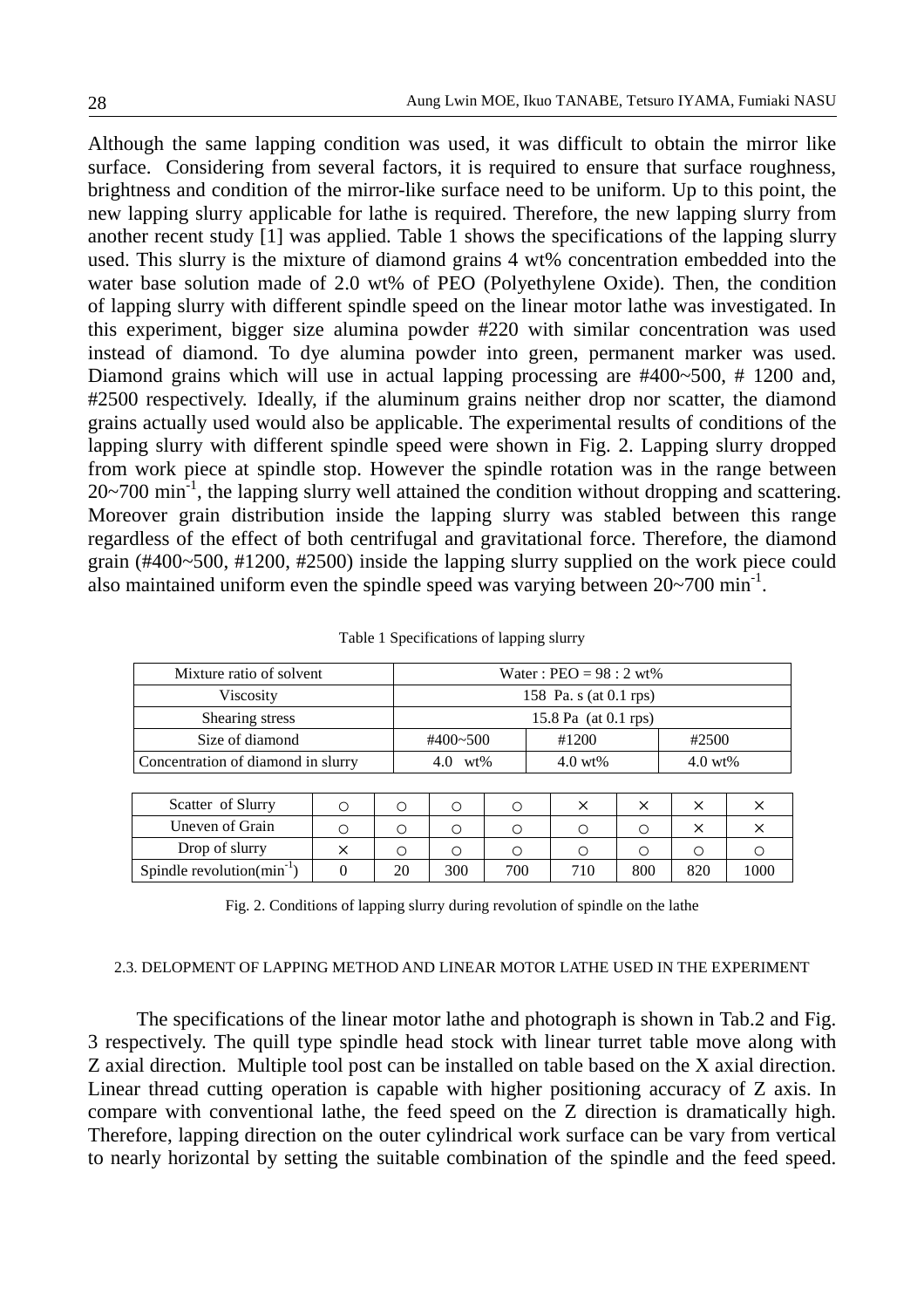Only linear motor lathe can perform this operation. The schematic explanation of the lapping method is shown in Fig. 4. The developed lapping tool was mounted on the tool post of the linear motor lathe. The work piece was fitted on the main spindle collect chuck and the lapping slurry was dropped on it. Diamond grain in the lapping slurry was picked up onto the lapping head at position (P) by applying the X axial tool feed. Then, combination of spindle speed and feed speed on Z direction generated the relative speed between the work surface and lapping head. By that way, lapping speed was provided.

|            | Items of specification                      | New lathe with<br>linear motor |  |  |
|------------|---------------------------------------------|--------------------------------|--|--|
|            | Max. spindle speed $(min^{-1})$             | 10000                          |  |  |
|            | Power of main motor (kW)                    | 1.0/2.64                       |  |  |
| Head stock | Stroke on Z direction (mm)                  | 200                            |  |  |
|            | Max. acceleration on Z direction $(m/s^2)$  | 12.1 (1.23G)                   |  |  |
|            | Max. speed on Z direction (m/min)           | 90                             |  |  |
|            | Max. load on Z direction<br>(N)             | 1674                           |  |  |
|            | Positioning accuracy of $Z(\mu m)$          | 0.3                            |  |  |
|            | Stroke on X direction<br>(mm)               | 195                            |  |  |
|            | Max. acceleration on X direction ( $m/s2$ ) | 19.6(2.0G)                     |  |  |
|            | Max. speed on X direction (m/min)           | 110                            |  |  |
| Carriage   | Max. load on X direction<br>(N)             | 1674                           |  |  |
|            | Positioning accuracy of $X(\mu m)$          | 0.5                            |  |  |
|            | Table size (mm)                             | 410×80×434                     |  |  |
| Size (mm)  |                                             | 720×498×1300                   |  |  |
| Bed        | Weight (kg)                                 | 1518                           |  |  |
|            | Weight of the lathe (kg)                    | 2664                           |  |  |
|            | Type of CNC                                 | Mitsubishi M700                |  |  |

Table 2 Specifications of the lathe with linear motor



Fig. 3. Photograph of the lathe with linear motor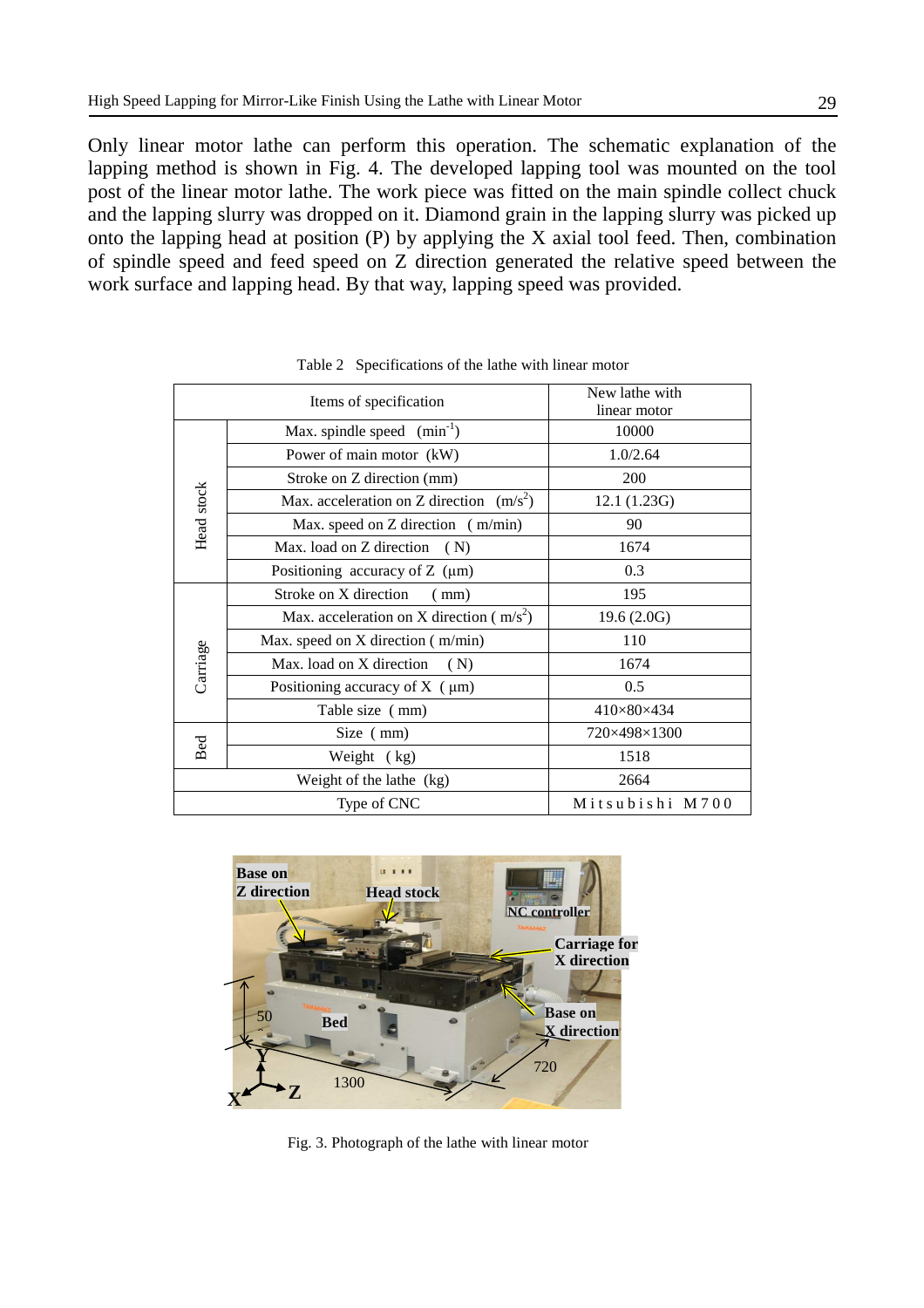The lapping process was carried out on the work surface by the diamond grains on the lapping head. During the process, new diamond grains was catch repetitively with regular intervals by X axial tool feed for stable lapping. This is similar effect likes dressing of grinding. For this fact, the proposed high speed lapping process regards the lapping head as the grinding stone which is capable of continuous grinding process with dressing and cleaning. Then, the lapping process was repeated continuously as described in the Fig. 4.



Fig. 4. Schematic view of lapping method using the lathe with linear motor

## 3. INVESTIGATION OF THE GOVERNING FACTORS FOR LAPPING PROCESS

#### 3.1. LAPPING PRESSURE TO PICK UP THE DIAMOND GRAINS

The relationship between the number of received diamond on the lapping head with different lapping pressure is shown in Fig. 5. The 18mm diameter (roughness  $Rz = 2.5 \mu m$ ) cemented carbide (JIS V10) work piece was used in this experiment. The lapping slurry (Table 1) of 3 mℓ was dropped on work surface while spindle was rotating.

After being applied force to new lapping head, it was pulled apart from the work piece and the number of diamond grain deposited on the lapping head was counted with microscope. It was found that the lower spindle speed had higher tendency for deposition of diamond grains on the lapping head. Hence  $\frac{1}{20}$  min<sup>-1</sup> (lowest spindle speed for the uniform grain distribution) was selecteted as the spindle speed for pick up the diamond grains. The three diamond grains sizes of #400~500, #1200 and #2500 were used for this experiment. According to the results, every size of diamond grains deposited on the lapping head was maintained stable and saturated at lapping pressure of 50 MPa and more. Hence, the lapping pressure of 50 MPa was taken as the limited pressure for catching the diamond grains. If the concentration of diamond grains in the lapping slurry was changed, these results will also be changed. The concentration of diamond grain for the lapping process will describe in section 3.2.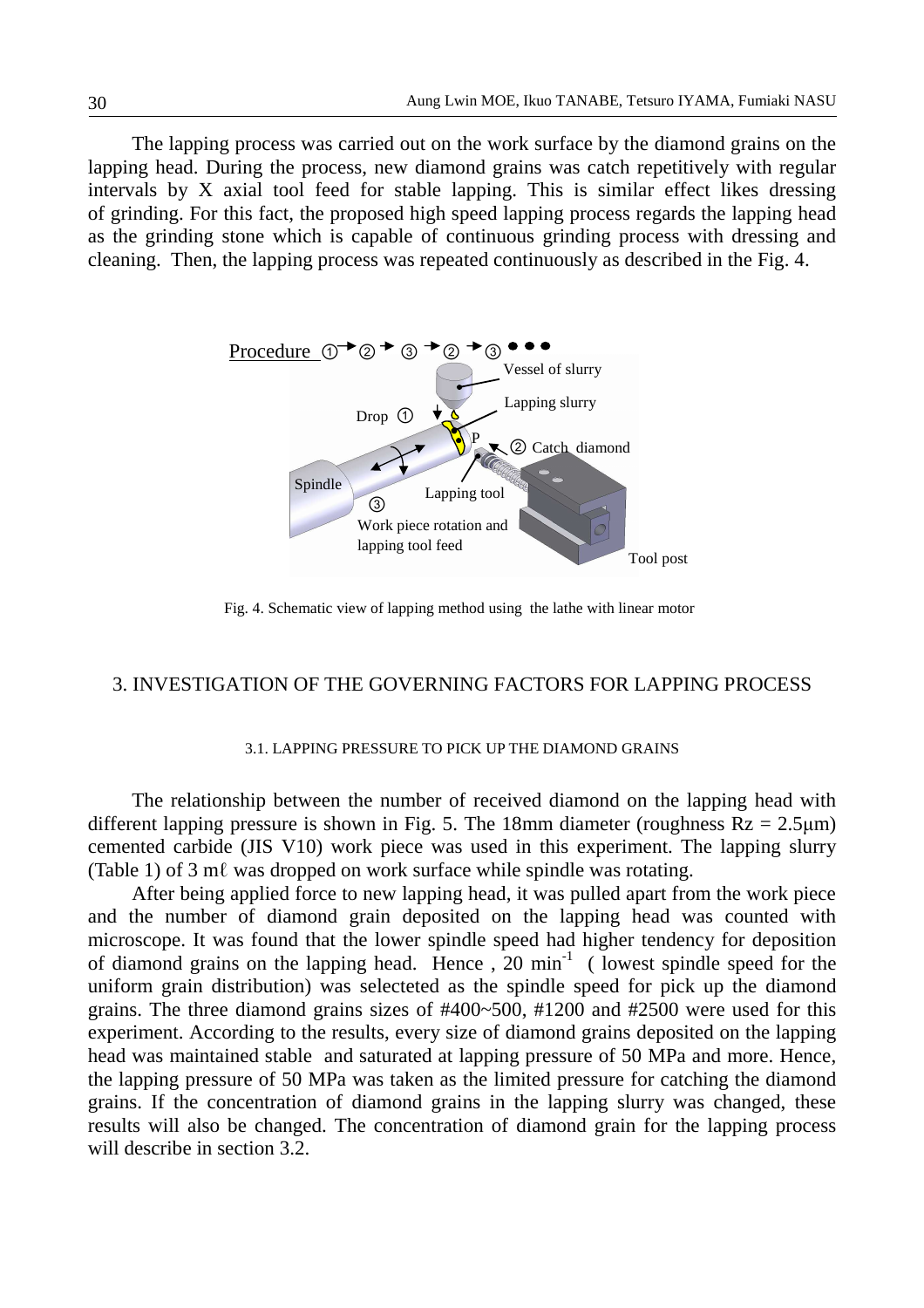

Fig. 5. Relationship between number of the received diamond on the lapping head with different lapping pressure

#### 3.2. CONCENTRATION OF DIAMOND GRAINS IN THE LAPPING SLURRY FOR DIAMOND CATCHING

With the same experimental setup, the relationship between the number of diamond grains deposited on the lapping head with different diamond concentration in slurry was investigated. It was considered that higher concentration of diamond inside the lapping slurry would achieve faster processing rate. However, the objective of this section is to make clear the relationship between the diamond grain concentration and the number of deposited diamond grains on the lapping head. Therefore the study of diamond grains concentration was beyond of this research. The lapping pressure was taken as 50 MPa in accordance from the result of section 3.1. The result of the experiment was shown in Fig. 6.



Fig. 6. Relationship between numbers of received diamonds on the lapping head and concentration of diamonds in lapping slurry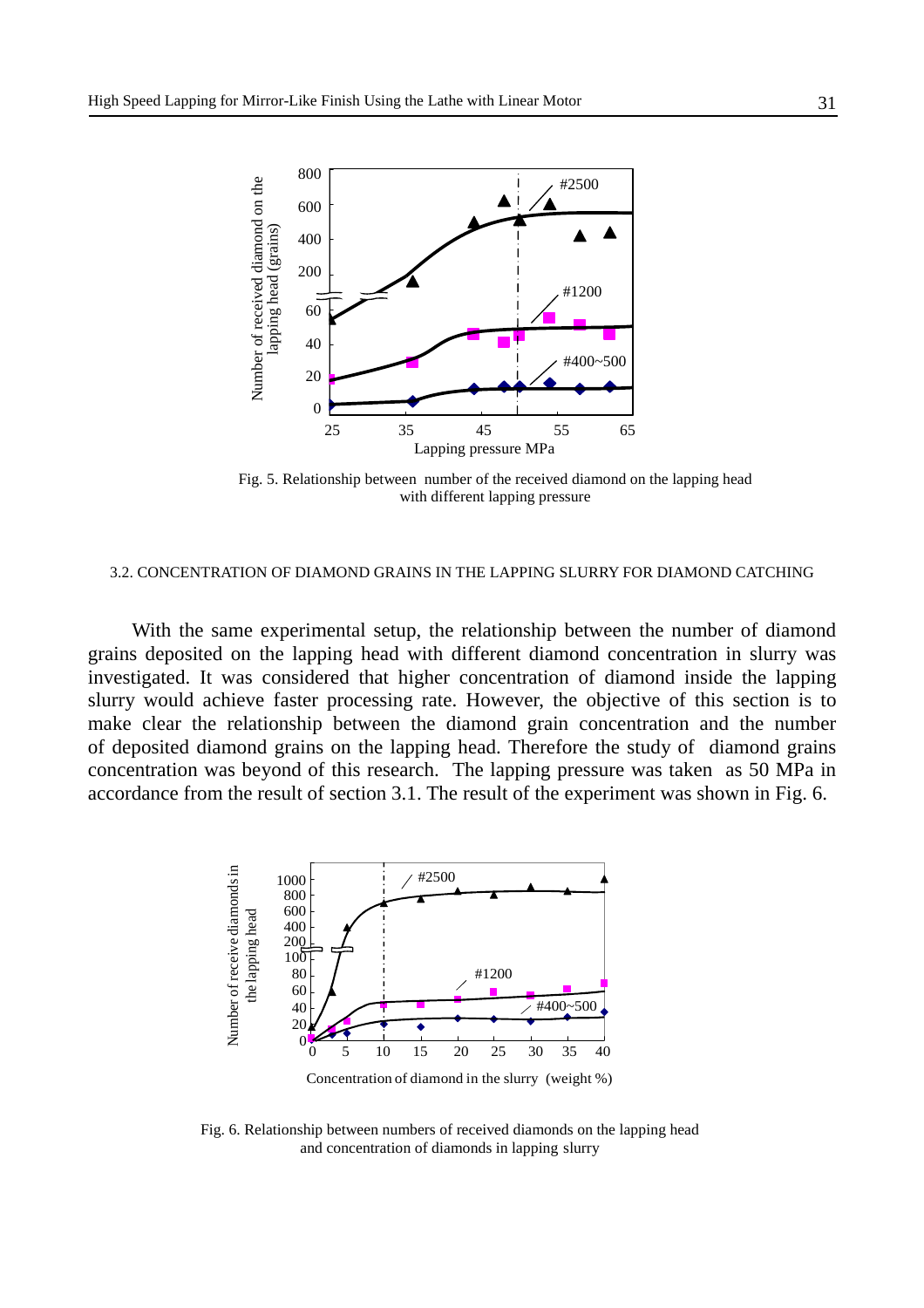It was clear from the result that diamond concentration of the lapping slurry increased, the initially deposited diamond grains on the lapping head also increased. However, diamond concentration exceeds 10% (by weight), the number of deposited diamond became saturated. Therefore, diamond concentration of 10wt% was taken as the mixing limit. It was possible to reduce the lapping processing time by increasing the diamond conecntration. However the excessive diamond grains concentration will produce unplesent result for good surface finish.

#### 3.3. LAPPING PRESSURE AND LAPPING SPEED FOR RETAINING OF DIAMOND GRAINS

It is essential to maintain the diamond grains effectively on the lapping head during the lapping process. For this purpose, the suitable lapping pressure and lapping speed for retaining of diamond grains was investigated. The sechametic explanation of experimental set up is shown in Fig. 7. CNC milling machine was used in the experiment to find out the stable lapping speed. The inverted miscroscope was mounted on the table of CNC milling machine. Lapping tool was rubbed on the cemented carbide (V10) which was immersed in the lapping slurry. Lapping pressure of 30MPa was applied for catching diamond and the number of grains deposited on the lapping head position (A) was counted. After data was recorded, lapping head was rubed on work surface for 10mm stroke length under various lapping pressure of 5MPa, 30MPa and 60MPa respectively.



Fig.7. Measurement setup for number of grain on the tool head

 The lapping speed was set to be 500 and 3000 mm/min. The retaining percent of grains after one stroke was calculated. [(Number of remained grains after process  $\div$  number of initially caught grains)  $\times$ 100]. The experiment was conducted with every diamonds grain sizes of  $\#400-500$ ,  $\#1200$  and  $\#2500$ . The experiment results with lapping speed of (a) 500 mm/min and (b) 3000 mm/min are shown in Fig. 8. In the investigated range of the lapping speed of 500 and 3000mm/min, the consistency was observed.

Moreover, the retaining percent of every grain size in both lapping speed was satisfy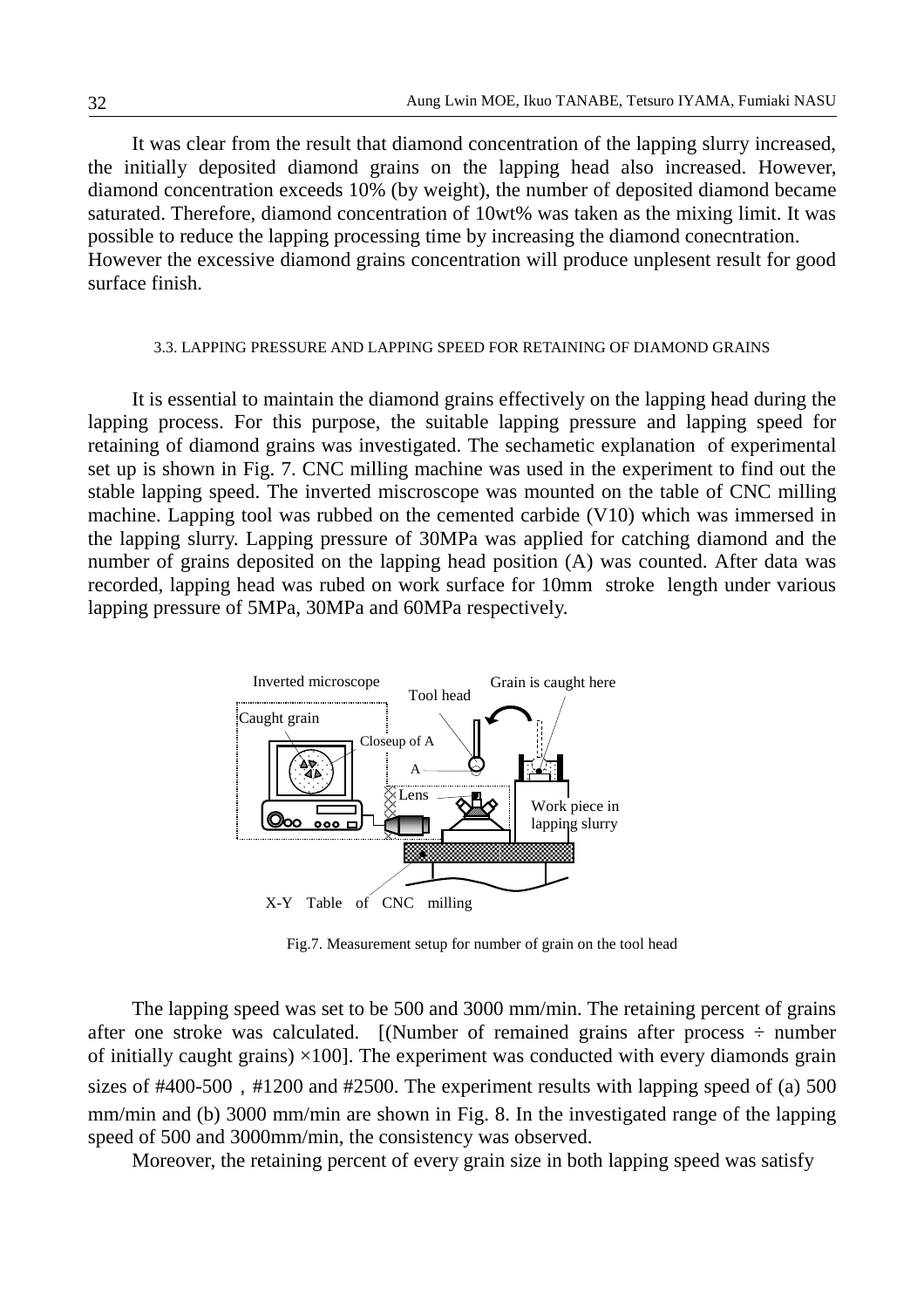

Fig. 8. Relationship between the lapping conditions and the retaining percent of grains

with 50~80% at 60MPa. At lower lapping pressure of 5MPa, the retaining percent reduced to 30% at both lapping speed. From this result, it was required to increase the lapping pressure for effective lapping processing with lower diamond grains dropped out from lapping head. However, it was required to consider that increasing of lapping pressure more than desirable value would result poor surface finish. Obviously, it was possible to obtain the higher retaining percent for the material with lower cutting resistance than cemented carbide which was used in experiment.

# 4. MIRROR- LIKE SURFACE FINISH TECHNOLOGY BY HIGH SPEED LAPPING

## 4.1. EVALUATION OF THE IMPROVEMENT OF SURFACE ROUGHNESS

 In this experiment, three different work materials of Brass, medium carbon steel (JIS S45C) and cemented carbide (V10) were used. Three diamond grains sizes of #400~500, #1200 and #2500 were used accordance with the surface roughness improvement. In order to reduce the effect of machining vibration on the work surface, lapping pressure was reduced to 4MPa during the lapping process. Three lapping track patterns were proposed for mirror-like surface processing. Fig. 10 shows the development of lapping track on work surface. Lapping direction starts from same moving path with previous turning track on work surface. At first, lapping tool perform only one way path (see Fig. 10(a)). Next, lapping tool moved go and back with symmetrical path on work surface (see Fig. 10(b)). The lapping tool track performed orthogonal to each other for go and back direction. (see Fig.  $10(c)$ ). The better result was obtained by the orthogonal lapping method (c). Therefore lapping method (c) was used for the mirror-like surface processing. Lapping process was carried out by using the developed lapping system and the lapping conditions stated in Table 3. The relationship between surface roughness improvements with lapping time is shown in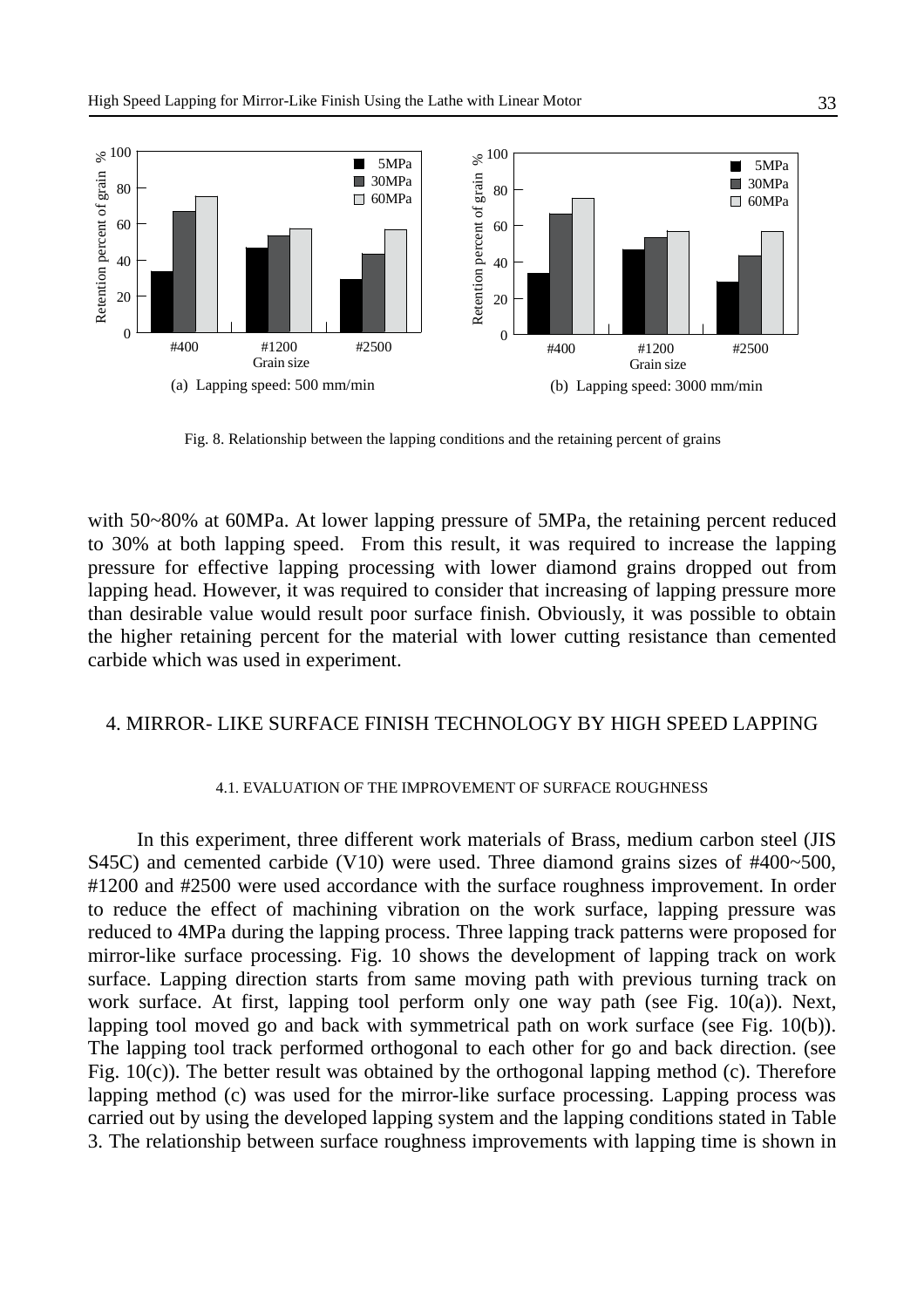Fig. 9. Surface roughness value Rz (maximum high) of all work material became under 0.1µm after lapping of 65~75min. It was confirmed that the developed system was capable of mirror- like surface finish.



Fig. 9. Relationship between improvement of surafce roughness and lapping time

| <b>Lapping slurry</b> |  |                                | <b>See Table 1</b>           |              |    |  |  |
|-----------------------|--|--------------------------------|------------------------------|--------------|----|--|--|
| Lapping               |  | For catching diamond           | 10MPa (spindle speed 20/min) |              |    |  |  |
| pressure              |  | For lapping                    | 4MPa                         |              |    |  |  |
| Lapping speed         |  |                                | $3000$ mm/min                |              |    |  |  |
| Spindle speed         |  |                                | 53, 3 $min^{-1}$             |              |    |  |  |
| Feed speed            |  | $0.1$ , 900 mm/rev (Both ways) |                              |              |    |  |  |
| <b>Work pieces</b>    |  | <b>S45C</b>                    | <b>V10</b>                   | <b>Brass</b> |    |  |  |
| Lapping time<br>(min) |  | $#400-500$ .                   | 15                           | 25           | 15 |  |  |
|                       |  | #1200 $\ldots$                 | 25                           | 10           | 20 |  |  |
|                       |  | #2500                          | 35                           | 35           | 30 |  |  |
| Total time (min)      |  |                                | 75                           | 70           | 65 |  |  |

Table 3. Lapping conditions for mirror-like surface

#### 4.2. CONSIDERATION FOR REDUCTION OF LAPPING TIME

For high quality and productivity, algorithm for efficient lapping time was investigated. S45C was used as work material in this experiment. The effect of lapping angle on previous cutting line was investigated by using orthogonal lapping. Lapping angle variation combined with orthogonal lapping method was explained in Fig. 10 (d).In this method, the angle between the previous turning direction and first lapping direction was changed to  $0^{\circ},10^{\circ}, 20^{\circ}$  and  $30^{\circ}$  respectively. Then, the possibility of surface roughness improvement speed and limit surface roughness by different lapping angle were examined. During the process, the orthogonal lapping was followed accordance with the angle variation from turning track. The results outcome from the experiments was shown in Fig. 11. It was cleared that 20° lapping angle was the fastest for surface roughness improvement speed. However, 0° lapping angle the best for the view point of limit surface roughness. According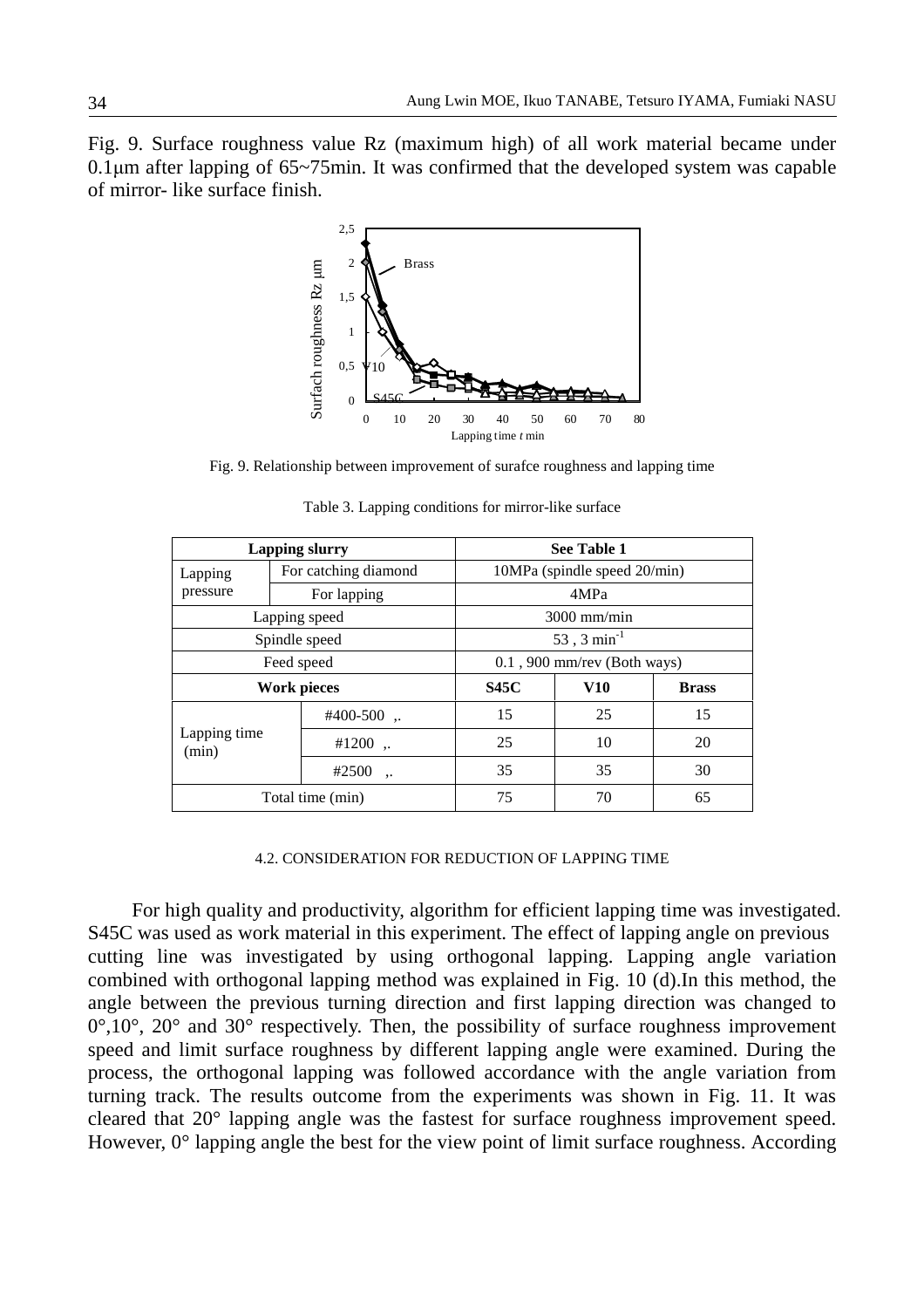to the result shown in Fig. 11, new algorithm for high productivity mirror-like surface was developed by using multiple lapping angle combination.



Fig. 10. Development of lapping track on enlarged work surface



a) Improvement speed for surface roughness b) Improvement speed for surface roughness Fig. 11. Relationship between improvement of surafce roughness and lapping angle

Optimumng lopping conditions with new algorithm is shown in Table 4. Fig. 12 shows the relationship of surface roughness improvement with lapping time under new lapping conditions. In contrast to old method, the new method was possible to reduce lapping time by one-third. The limit surface roughness and improvement speed will be changed from Fig. 11 by increasing the lapping pressure. Additionally, there will be an influence on the result depending on work material, rigidity of lapping tool and machine vibration during lapping. However, it can expect that the cemented carbide and brass will also be able to shorten the lapping time with similar method.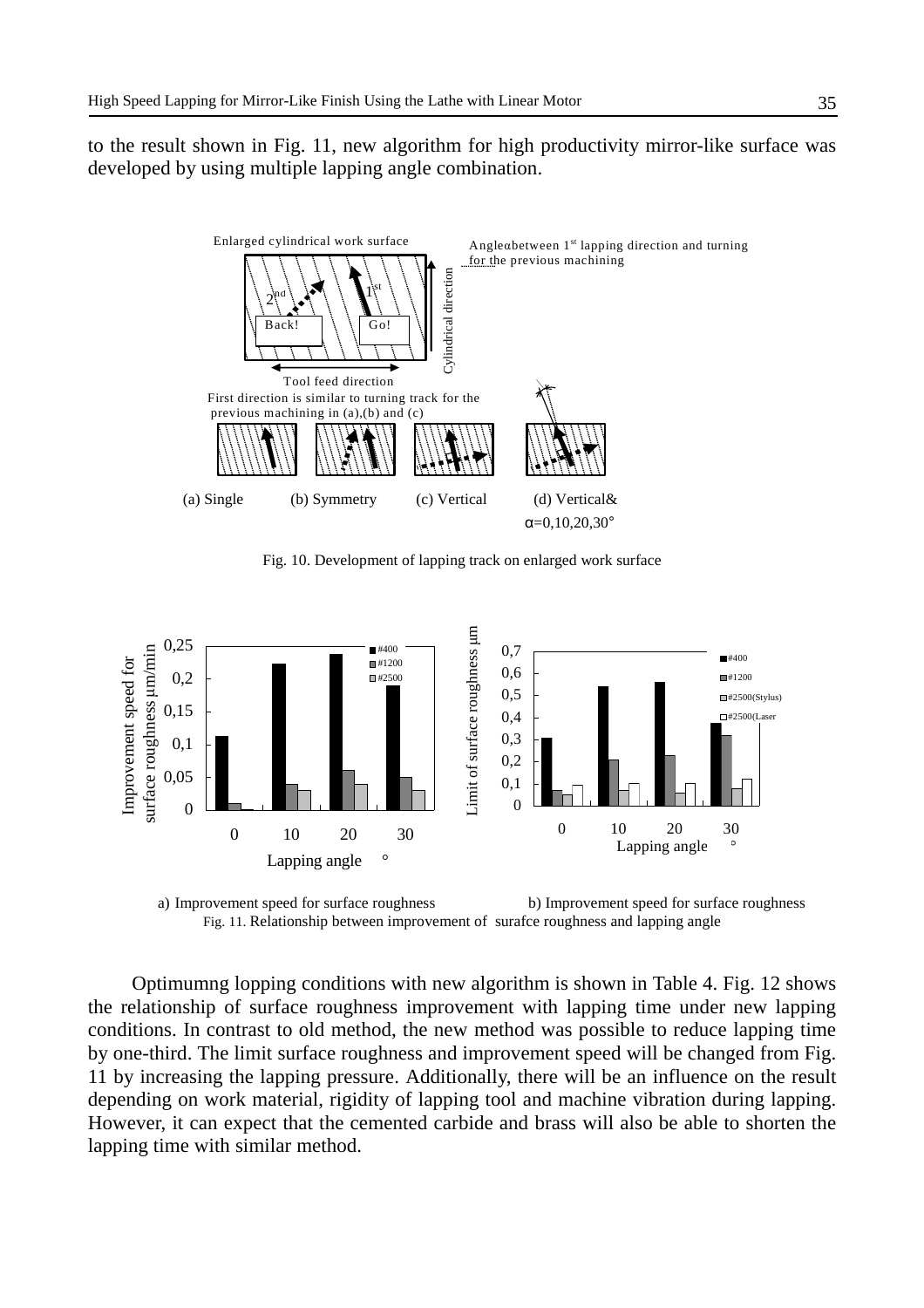| Lapping conditions |                 | New $(Fig.10(d))$ | Old (Fig.9)      |
|--------------------|-----------------|-------------------|------------------|
| Grain size         |                 | #400              | #400             |
| 1st                | Angle $\square$ | $20^{\circ}$      | $0^{\circ}$      |
|                    | Lapping time    | $5 \text{ min}$   | $15 \text{ min}$ |
|                    | Grain size      | #400              | #1200            |
| 2nd                | Angle $\Box$    | $0^{\circ}$       | $0^{\circ}$      |
|                    | Lapping time    | $5 \text{ min}$   | $25 \text{ min}$ |
|                    | Grain size      | #1200             | #2500            |
| 3rd                | Angle $\square$ | $20^{\circ}$      | $0^{\circ}$      |
|                    | Lapping time    | 5min              | $35 \text{ min}$ |
|                    | Grain size      | #2500             |                  |
| 4th                | Angle<br>$\Box$ | $20^{\circ}$      |                  |
|                    | Lapping time    | $10 \text{ min}$  |                  |
| Total lapping time |                 | $25 \text{ min}$  | $75 \text{ min}$ |

Table 4. Lapping conditions with new algorithm



4.3. EVALUATION OF GEOMETRICAL FORM ACCURACY OF DEVELOPED LAPPING PROCESS

To evaluate the geometrical form accuracy of developed lapping system, the following experiment was conducted. In this experiment S45C was used. The process conditions were taken as in Table 4. The form accuracy improvement were measured periodically and evaluated. Fig. 13 shows the relationship between the improvement of deviation of form and lapping time.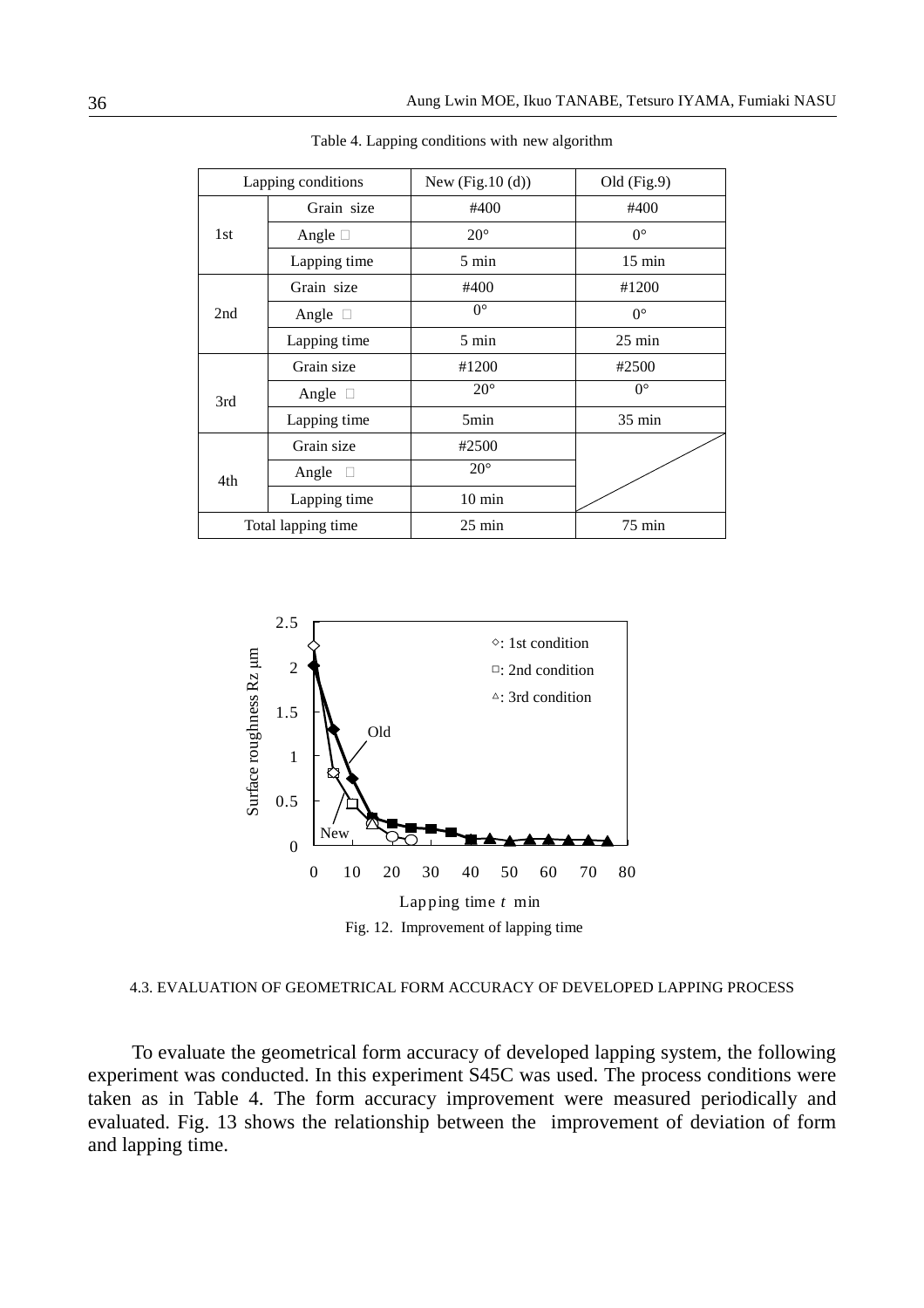

Fig. 13. Improvement of deviation of form with lapping time



Fig. 14. Comparison of Lapping and grinding for form accuracy

From the results, the improvement of form accuracy were observed remarkably after the lapping time of 4 min with diamond grain size of #400~500. The improvement was not observed after the lapping time of 4 min. It can be considered that, this improvement values will be the processing limit of developed lapping system. Fig. 14 shows the comparison of improvement of deviation of form accuracy between lapping and grinding. For normal grinding process, the rough grinding process took 25 min, and then the finishing grinding process required 15 min for the improvement of form accuracy. Total grinding time of 40 min was essential for normal grinding of single part grinding process. From the result, the developed lapping method can improve the form accuracy within one tenth of grinding process time. It was also confirmed that the developed lapping method was also capable to improve geometrical form accuracy with shorter time.